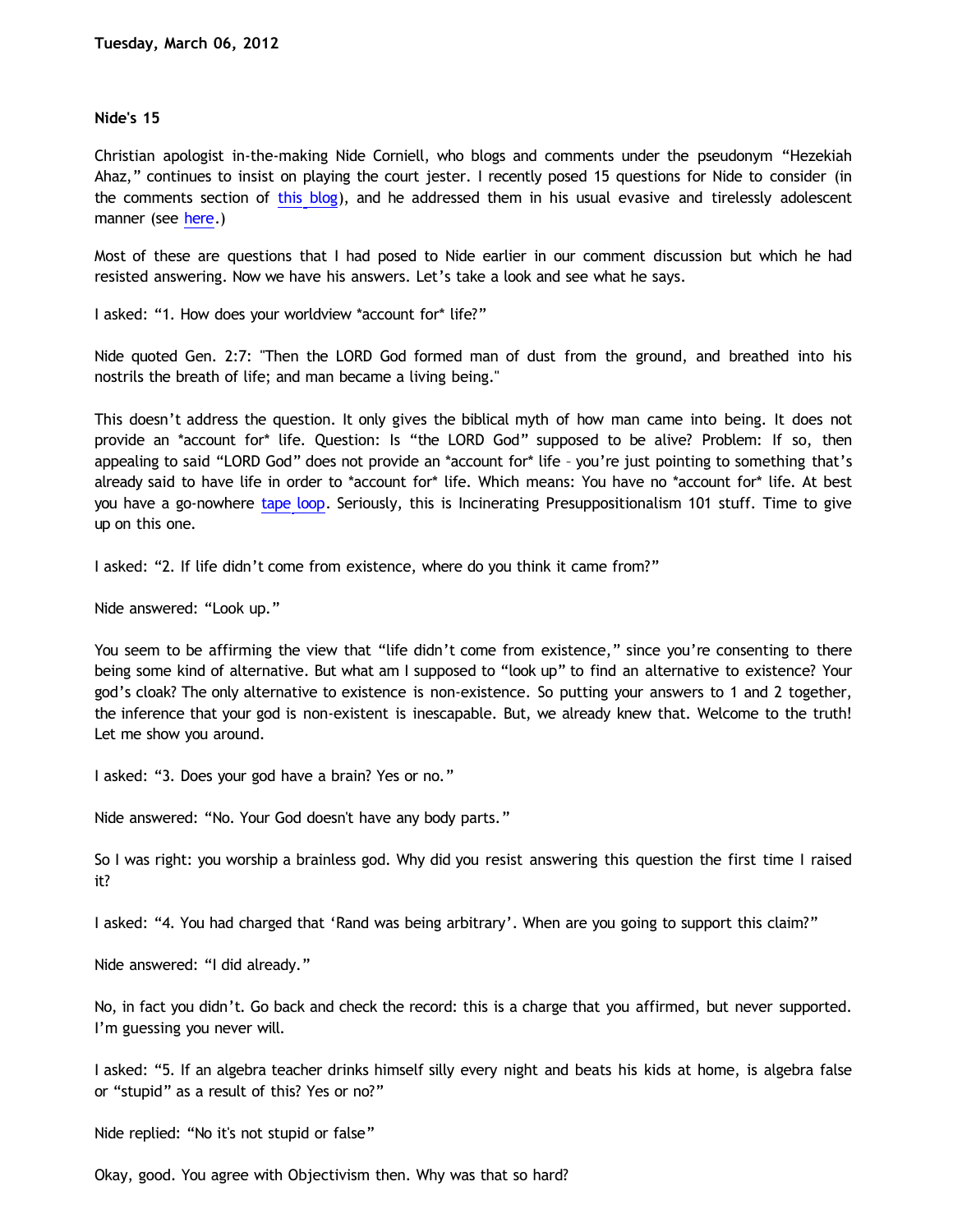Nide continued: "but like I said this is a false analogy compared to the matter that was at hand."

It's not a "false analogy" by any means. I'll help you to understand: If the Objectivist ethics are true, then they are true no matter what any particular individual \*actually\* does. In other words, pointing to someone's particular actions will always be insufficient to show that the Objectivist ethics are wrong or false, just as pointing to any algebra teacher's actions in the classroom or at home will always be insufficient to show that algebra is wrong or false. In terms of *principle*, we have a direct parallel here.

I asked: "6. If someone answers the question, 'How do you know?' with the statement, 'We know without knowing how we know', do you think this answer indicates that the one who said it has anything valuable to say about knowledge?"

Nide answered: "I gave you John Frame's contact info. Call him and then get back to us."

I see, afraid to give your own assessment here? Why is that? When we get to the same issue in Question 10, we'll see that you said "it's called begging the question." Should I tell John Frame that you think he was begging the question?

I asked: "7. Do Christians die?"

Nide replied: "Nobody dies."

Really? So what are hospital morgues for? What are mortuary services for? What are cemeteries for? The bible itself affirms that people die. Very strange, Nide. You're trying so hard to be slippery, but it's such a juvenile effort.

I asked: "8. How does one determine whether or not he is 'thinking God's thoughts after him'? Please explain the steps you would take to make this determination."

Nide replied: "Reading the bible and then applying it."

It's so simple a caveman could do it. And from what you describe here, it sounds like it's something the believer does *himself* - by his own choices and effort. When you "think God's thoughts after him," are you in control of your thinking, or is your god in control of your thinking? It all sounds like you're trying, from the vantage of a fallible and non-omniscient mind, to conform your thoughts to those of an infallible and omniscient mind that you can only apprehend in your imagination. How is fallible and non-omniscient effort supposed to somehow mirror the thinking of an infallible and omniscient mind?

Indeed, the formula which you propose seems only to open the flood gates to all the hundreds and thousands of varieties of Christian theology which circulate in the religious marketplace, including brands that have been deemed to be "heretical" by other brands. According to your proposed formula, anyone who is "reading the bible" can claim that he's "applying it" and thereby "thinking God's thoughts after him," thus providing the seal of authenticity (given the formula you have outlined) to whatever view he ends up affirming as a result. And yet they're in direct disagreement and conflict with others claiming to do the same. Wow, I'm glad these aren't my problems!

I asked: "9. What is your proof that I can think without a brain?"

Nide answered: "The bible."

Where does the bible say that Dawson Bethrick can think without a brain? I haven't read that, and yet you say that the bible provides proof that I can think without a brain. I admit this is all very hard to take this seriously. And even if the bible did state this, how would that constitute a proof? It would only be an instance of the very claim which needs to be proved in the first place. Needs work.

I asked: "10. If a Christian apologist challenges a non-believer to explain how he knows something he has affirmed, and the non-believer replies by saying, 'We know without knowing how we know', do you think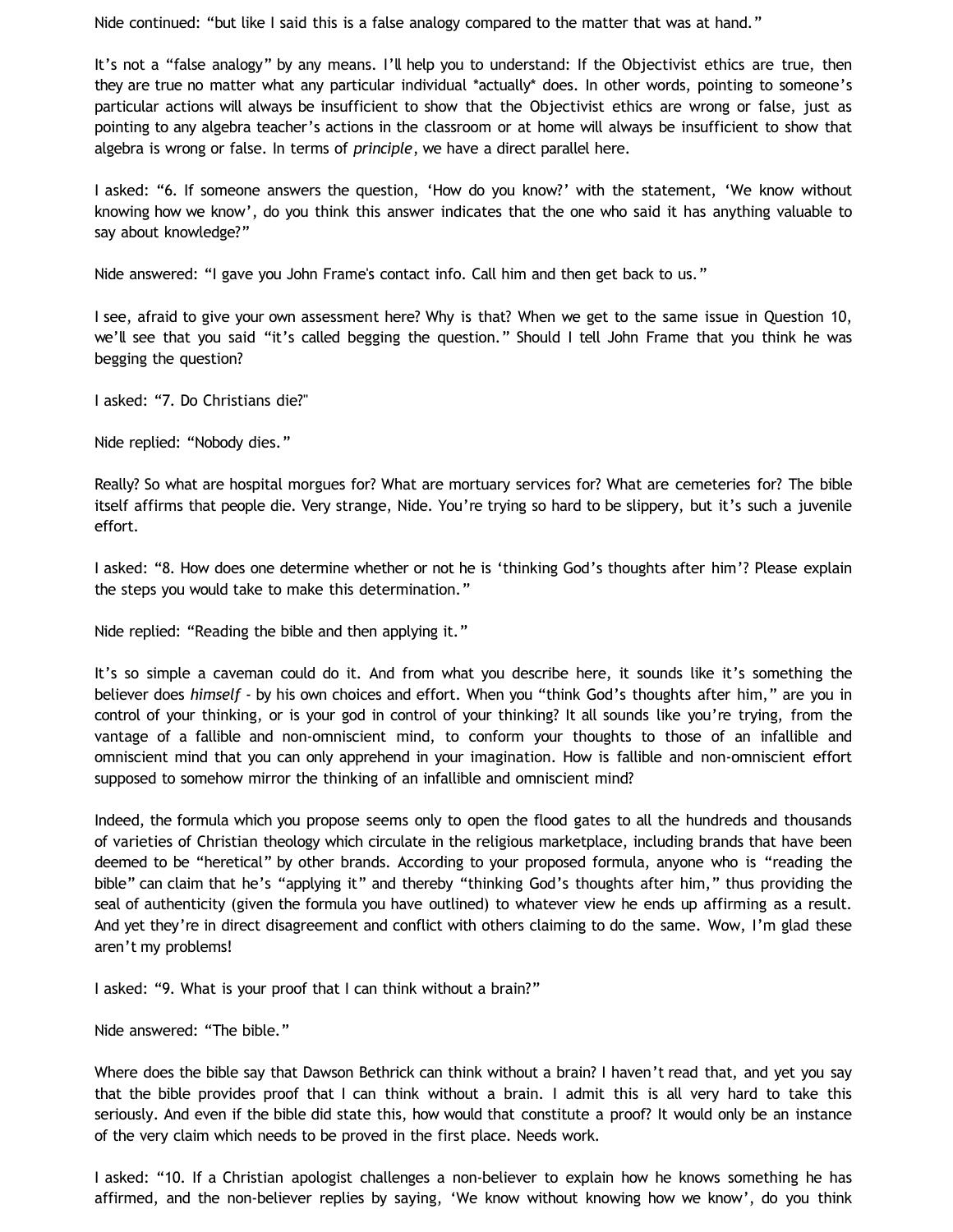there's anything wrong with this? Yes or no. Please explain your answer."

Nide replied: "Yea, it's called begging the question."

I see. So, John Frame was begging the question when he stated "We know without knowing how we know"? (See [here.](http://www.thirdmill.org/files/english/html/pt/PT.h.Frame.Presupp.Apol.1.html))

I'm curious though. Can you show how this statement - "We know without knowing how we know" - is an instance of "begging the question"? Do you know what this fallacy is? Your statements continually leave me in doubt on this matter.

Perhaps John Frame was simply "thinking God's thoughts after him." And yet here you're implying that this amounts to "begging the question." Man, you're all over the place!

I asked: "11. Do you agree with the Objectivist principle that man needs values in order to live? Yes or no."

Nide replied: "No."

Okay, there we have it: Nide thinks man does not need values in order to live. This could only mean that man does not need morality, on Nide's view. Wow. Just wow!

Nide continued: "Men need Jesus Christ in order to live."

I see. So, "Jesus Christ" is not a value. Indeed, I do not value Jesus Christ, and I live like few others ever have. See the proof?

I asked: "12. How do you know you're saved?"

Nide replied: "Because I recognize my moral depravity, and in light of that, I turn to God as my only hope."

I see. You did the recognizing, and you did the turning. It was all *your own doing*. Your salvation is all "me, me, me." It's clear: you saved yourself! Got it.

Nide continued: "God does not reject a broken heart and spirit."

Of course not: an imaginary being doesn't do anything except what its imaginer imagines it does in the confines of his imagination.

Has your god rejected me? If so, then I must not have "a broken heart and spirit," but rather an intact heart and a completely healthy spirit. Got it.

I asked: "13. Do you have 'the mind of Christ' (cf. I Cor. 2:16)? Yes or no."

Nide replied: "Yep,"

Okay, good – an unequivocal answer (so far, anyway). Let's remember that Christ is supposed to be a member of the trinity. Many Christians come out and say outright that Christ is "God." And the Christian god is supposed to be an infallible and omniscient mind, right?

Nide continued: "it means we can now obey God. Just like Christ did."

So you're going to allow yourself to be whipped, beaten and crucified, just as the Christian god allowed its " only begotten son" to be whipped, beaten and crucified? I'm reminded of the kamikaze pilots of WWII: very self-destructive.

I asked: "14. Is 'the mind of Christ' omniscient? Yes or no."